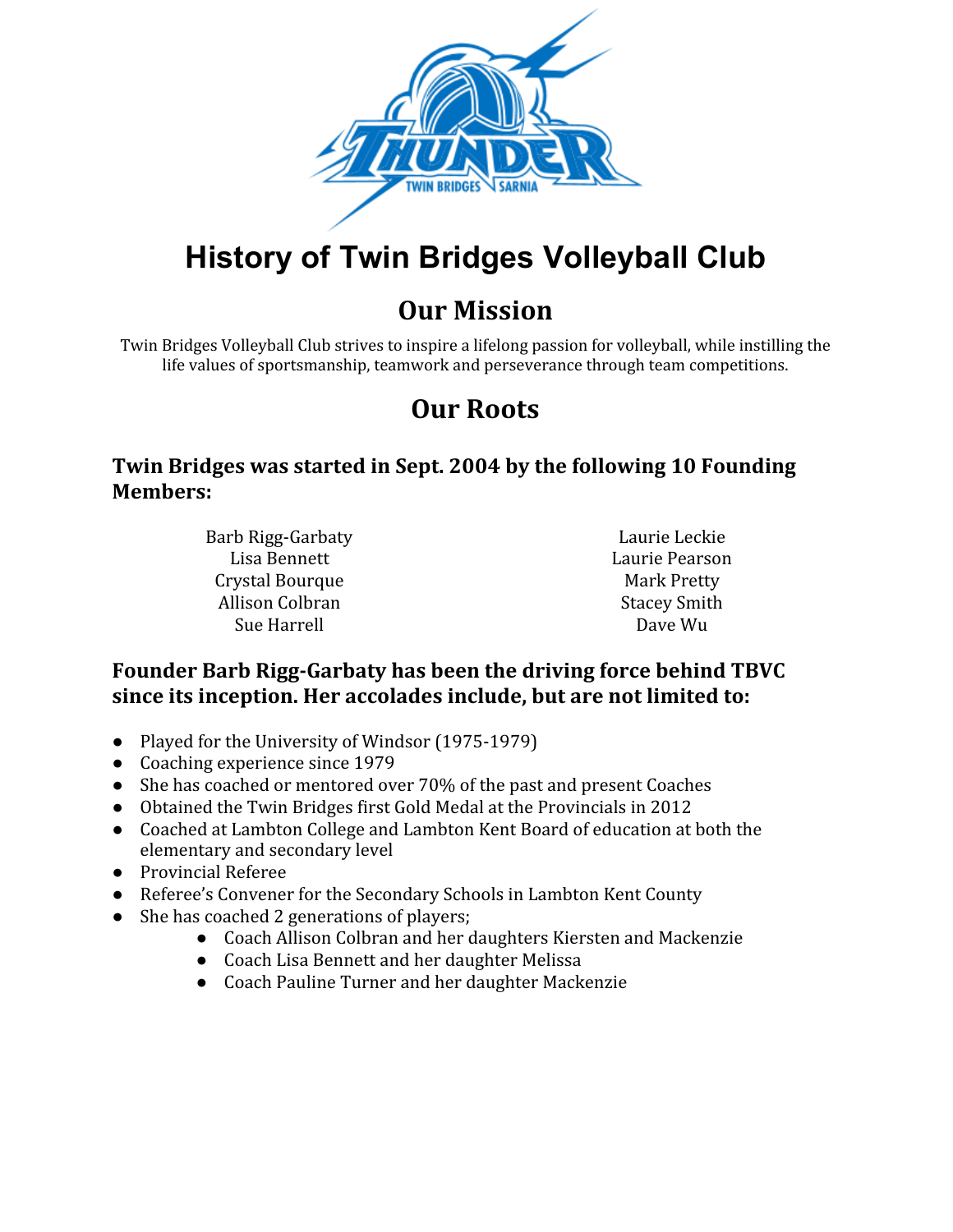#### **Our Past Coaches**

Adam Armstrong Al S h a w Allison Colbran Amanda Ladenchuk Amanda Williams A m y B r a n d Anne Ainsworth A sia L e a vin s Barb Bertram Barb Rigg-Garbaty Barb Woodrow Brennan Lumby Brett Lumby B ria n M a x field B ria n R ein h olt Cara Patterson-Mathieson C h ris Kin g m a Christine Hotke Crystal Bourque Dan Nelles Darren Brown Dave Wu Doug Amlin Ella L a s s alin e Emilie Sylvain-Lindsay E m m a T h o m p s o n Erica Martin Greg Crawford Guy Cowan G u y D e vin e

Henry Garbaty Hope Borody Jacey Nienhuis J a cly n Nic k els Jennifer Edwards Jessica Taylor Jilleen VanLeerzem Joe Mondoux Julia Struyf J ulia V a rio Justin Kuskoff Justine DeBoer Karen Dargatz Kasey Campbell Kate Stewart Katelyn Gratton Katrina Cadotte Katryna Riddell Kelsey Crawford Kim Bueckert Kristen Lawson Kyle Martin Kylene d'Esterre Lauren Blake Laurie Leckie Laurie Pearson Lisa Bennett Luann Nickels Mariah Ferris Mark Colbran

Mark Pretty Marnie Vandenbroek-Hookey Melanie Reinholt Melissa Bennett Mike Richardson Mya Simpson Natalie Turner Olivier Lacasse Paige Price Paul Sheller Pauline Turner Pete Mueller Pete West Rick Perdeaux R o b C ullin a n S a m C ullis Sarah McCabe Stacey Smith Stephanie Blair Sue Harrell Sue Tomba c k Stan Chervinsky Tara Faris T eig h a n Pit e Theresa Van Koeverden Tim Langolf Vanessa Edgar Wil L u k Wil Martin